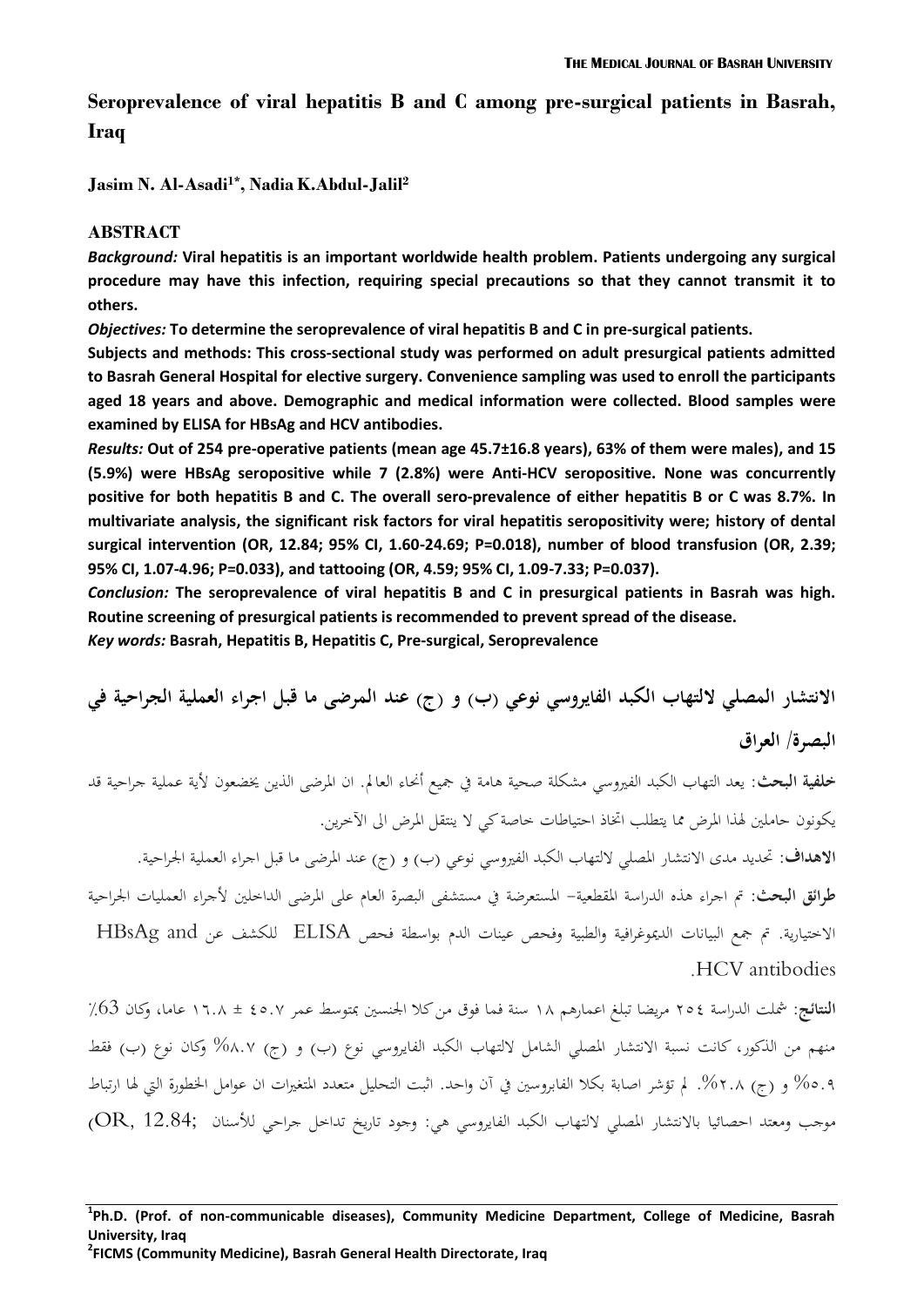(OR, 2.39; 95% CI, 1.07-4.96; P=0.033) الدم نقل مرات وعدد 95% CI, 1.60-24.69; (P=0.018, (OR, 4.59; 95% CI, 1.09-7.33; P=0.037 والوشم ، **االستنتاجات:** إن مدى االنتشار املصلي اللتهاب الكبد الفريوسي نوعي )ب( و)ج( عند املرضى ما قبل اجراء العملية اجلراحية يف البصرة مرتفع، لذا من املستحسن اجراء الفحص الروتيين للمرضى ملنع انتشار املرض. **كلمات المفتاح**: البصرة، التهاب الكبد الفايروسي )ب( والتهاب الكبد الفايروسي )ج(، ما قبل العمليات اجلر احية، االنتشار املصلي

# **INTRODUCTION**

epatitis is an inflammation of the liver most commonly caused by five viral infections  $(A, B, C, D, and E).$ <sup>[1]</sup> **Example 2 contract**<br>
most commonly caused by five viral<br>
infections (A, B, C, D, and E).<sup>[1]</sup><br>
Chronic stage of hepatitis B and C may increase the risk of liver cirrhosis and hepatocellular carcinoma.<sup>[2]</sup> Viral hepatitis is the tenth leading cause of death and the leading cause of liver cancer worldwide. $^{[3]}$  Despite the availability of a highly effective vaccine and improvement in antiviral therapy, hepatitis B remains a major health problem. About 2 billion people (approximately 30% of the world's population) are estimated to be infected with hepatitis B virus (HBV) and 350 million (5-15% of the total cases) are carriers of the virus. $[4]$  Most of these cases occur in countries of Asia and Africa where the virus is endemic.<sup>[5]</sup> The prevalence of chronic HBV infection varies according to geography and it is highly variable, ranging from 0.1% in the United States to 20-30% in some Pacific Island nations.<sup>[6]</sup> In Iraq, it was reported that the prevalence rate of HBsAg in apparently healthy individuals was 1.6%. It was more frequent in age group above 40 years and in males more than females.<sup>[7]</sup> Although hepatitis C virus (HCV) infection is endemic worldwide, there is a large degree of geographic variability in its distribution. Countries with the highest reported prevalence rates are located in Africa and Asia while areas with lower prevalence include the industrialized nations.<sup>[8]</sup> In Western Pacific region; most countries have prevalence rates from 1% to 2%. In Africa, the prevalence of HCV is even higher in some areas, reaching a level of up to  $10\%$ .<sup>[9]</sup> In the

Arab World, the WHO estimates that HCV prevalence is 1–4.6%, with level higher than  $20\%$  in Egypt.<sup>[10,11]</sup> In Iraq it was reported to be 0.4% in apparently healthy individuals. $^{[7]}$ Concurrent HBV/HCV infection has been reported in approximately 10–25% of patients, particularly among drug abusers. The clinical presentation and prognosis are generally more severe in patients with HBV/HCV co-infection than in those with single infection.<sup>[8,9]</sup> HBV can be transmitted through the blood, semen, vaginal fluids, and other body fluids of an infected individual.<sup>[12]</sup> HCV however, can only be contracted through blood to blood contact.<sup>[13]</sup> The prevalence of HBsAg and anti-HCV in hospitalized surgical patients is high.<sup>[14]</sup> This problem of viral hepatitis in hospitalized patients is not adequately controlled and there is a lack of routine serological screening prior to surgery although the asymptomatic patients have great danger of spreading the infection to other patients and medical personnel.<sup>[6,15]</sup> In addition, scarcity of researches about this health problem in Basrah justified carrying out this study. The aim of this study was to estimate the seroprevalence of hepatitis B and C among presurgical patients in Basrah and its associated risk factors.

# **SUBJECTS AND METHODS**

This cross-sectional study was carried out at Basrah General Hospital for the period from April 2014 to March 2015. The participants were patients aged 18 years and above of both sexes, who were admitted Basrah General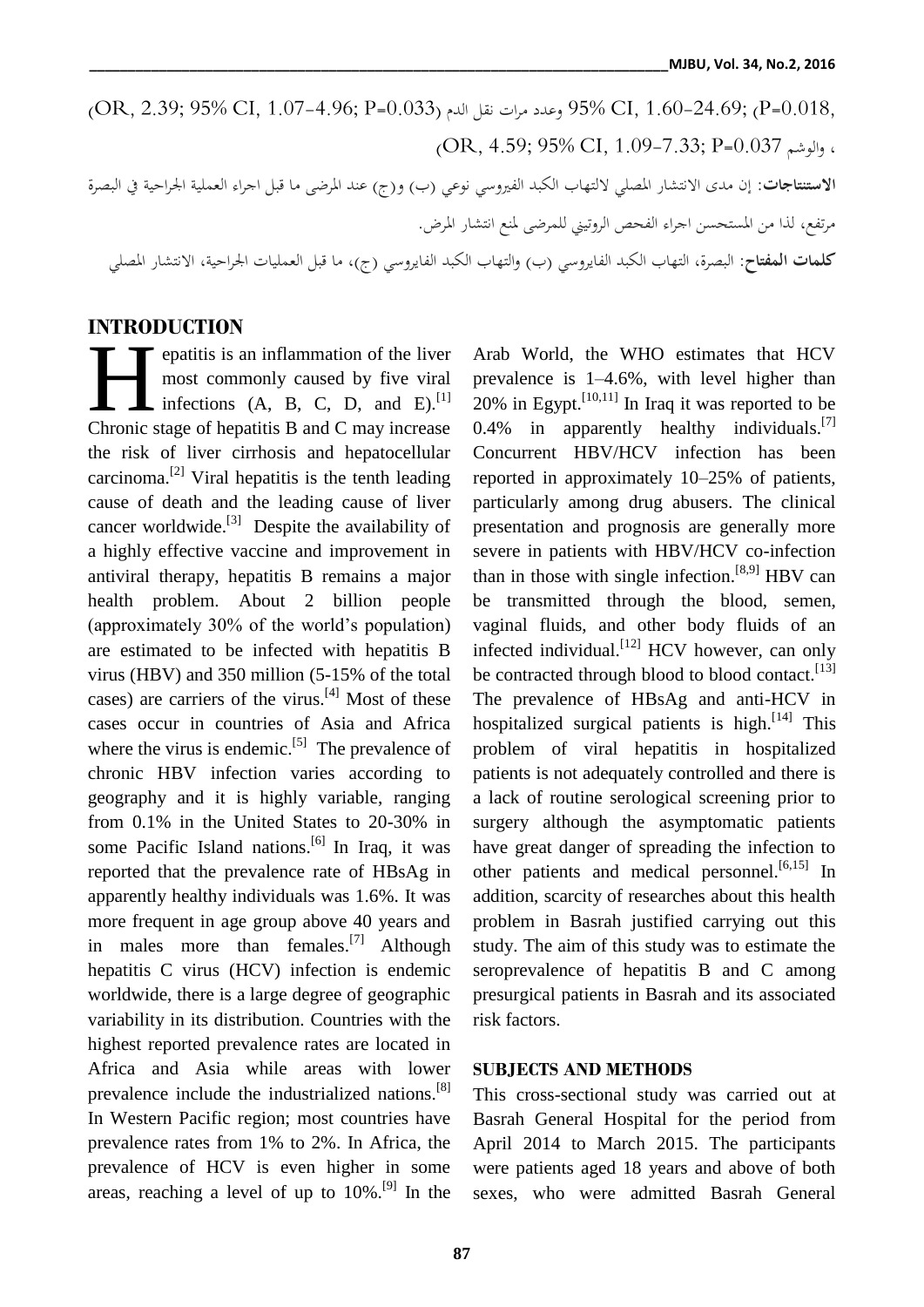#### **MJBU, Vol. 34, No.2, 2016**

Hospital for elective surgery during the study period, and were asymptomatic for liver diseases. A convenient sample of 254 patients was decided upon. The hospital was visited twice weekly. All patients to be operated on the next day of the visits were included until the targeted sample size was obtained. After obtaining an informed consent, the participants were interviewed according to a special questionnaire designed for the purpose of the study. It contains items exploring sociodemographic information such as age, sex, educational level, marital status, occupation, and alcohol intake history. In addition, information about history of exposure to certain risk factors of viral hepatitis such as blood transfusion, tattooing...etc were also inquired about. Serological testing for HBsAg and anti-HCV by ELISA was performed in the laboratory of Basrah General Hospital. Blood samples were drawn shortly after admission. The study was approved by the Research and Ethical Committee of College of Medicine, Basrah University.

## **Statistical analysis**

The statistical analysis was made using Statistical Package for Social Sciences (SPSS) version 19. Chi squared test and Fisher Exact tests were used to test significance of

association between risk factors and seropositivity of viral hepatitis. Logistic regression analysis was used to determine the independent association**.** P-value < 0.05 was considered statistically significant.

# **RESULTS**

The mean age of the participants was  $45.7\pm16.8$ years (range 18-80 years), about two thirds (63%) of them were males. The majorities were married (87%), and most of them (66.9%) were with low educational level. The prevalence of HBsAg was 5.9%, while that of anti-HCV was 2.8%. Nobody was simultaneously affected by both hepatitis B and C. The overall seroprevalence of either hepatitis B or C was 8.7%. As shown in (Table-1), no significant association was found between all sociodemographic characteristics and seropositivity for Hepatitis B or C. However, people aged 45- 64 years showed higher rate of seropositivity than younger (18-44 years) and older people ( $\geq$ 65 years). Sex-wise, the proportion of males with seropositivty was higher than that of females. Health workers seem to be at higher risk of hepatitis B&C seropositivity than people with other occupations. The same pattern was also noticed among people from rural areas compared to those from urban areas but without significant association.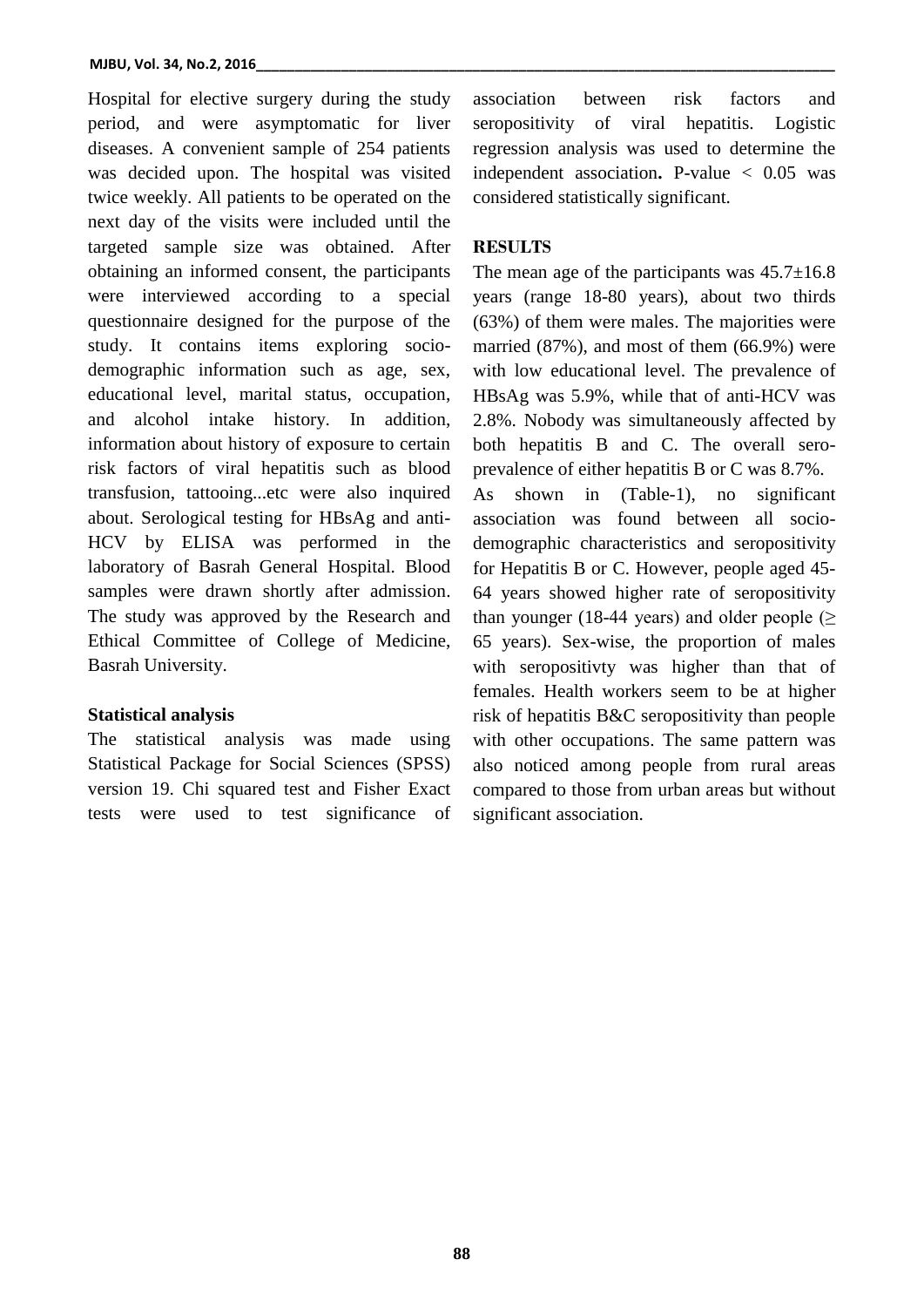| <b>Risk factor</b>                        | +ve Viral<br><b>Hepatitis</b><br>$No.$ (%) | -ve Viral hepatitis<br>No. $(\% )$ | <b>Total</b><br>No. $(\% )$ | $X^2$ ;<br>P-value |  |
|-------------------------------------------|--------------------------------------------|------------------------------------|-----------------------------|--------------------|--|
| Age (years)                               |                                            |                                    |                             |                    |  |
| $18 - 44$                                 | 7(6.0)                                     | 110(94.0)                          | 117 (100)                   | 4.693;             |  |
| $45 - 64$                                 | 13(13.5)                                   | 83 (86.5)                          | 96 (100)                    | 0.096              |  |
| $\geq 65$                                 | 2(4.9)                                     | 39(85.1)                           | 41 (100)                    |                    |  |
| <b>Sex</b>                                |                                            |                                    |                             |                    |  |
| Male                                      | 16(10.0)                                   | 144 (90.0)                         | 160(100)                    | 0.979;             |  |
| Female                                    | 6(6.4)                                     | 88 (93.6)                          | 94 (100)                    | 0.322              |  |
| <b>Marital status</b>                     |                                            |                                    |                             |                    |  |
| Married                                   | 20(9.0)                                    | 201 (91.0)                         | 221 (100)                   |                    |  |
| Unmarried                                 | 1(3.4)                                     | 28 (96.6)                          | 29 (100)                    | FET 2.621;         |  |
| Divorced/Widowed                          | 1(25.0)                                    | 3(75.0)                            | 4(100)                      | 0.273              |  |
| <b>Education</b>                          |                                            |                                    |                             |                    |  |
| Illiterate/Primary                        | 15(8.8)                                    | 155(91.2)                          | 170 (100)                   | 0.017;             |  |
| Intermediate/Secondary                    | 5(8.3)                                     | 55 (91.7)                          | 60(100)                     | 0.991              |  |
| University &above                         | 2(8.3)                                     | 22(91.7)                           | 24 (100)                    |                    |  |
| Occupation                                |                                            |                                    |                             |                    |  |
| Unemployed, retired, students, housewives | 8(7.5)                                     | 111(92.5)                          | 119 (100)                   |                    |  |
| Self-employed                             | 6(8.0)                                     | 69 (92.0)                          | 75 (100)                    | FET 3.626;         |  |
| Officials (Other than health workers)     | 3(8.1)                                     | 34 (91.9)                          | 37 (100)                    | 0.413              |  |
| <b>Construction Workers</b>               | 3(17.6)                                    | 14(82.4)                           | 17(100)                     |                    |  |
| Health workers                            | 1(25.0)                                    | 4(75.0)                            | 5(100)                      |                    |  |
| <b>Residence</b>                          |                                            |                                    |                             |                    |  |
| Urban                                     | 13(7.6)                                    | 159 (92.4)                         | 172 (100)                   | 0.820;             |  |
| Rural                                     | 9(11.0)                                    | 73 (89.0)                          | 82 (100)                    | 0.365              |  |
| <b>Total</b>                              | 22(8.7)                                    | 232(91.3)                          |                             |                    |  |

**Table 1. Association of socio-demographic characteristics with ser-positivity of either viral hepatitis B or C**

(Table-2), presents the association between seropositivity of hepatitis B and C with certain medical conditions. Blood transfusion was directly and significantly related to high seropostivity  $(P=0.046)$ . The seroprevalence of either HBsAgs or Anti HVC increased significantly with increasing number of blood transfusion (P=0.027). The seroprevalence of hepatitis B or C was higher among patients with previous history of general surgical intervention

but without significant association, while a highly significant association was noticed between history of dental surgical intervention and seroposivity of hepatitis B or C ( $P=0.003$ ). People with history of vaccination against hepatitis B showed insignificant higher seroprevalence than those without history of vaccination. History of renal dialysis was found to be significantly related to high seroprevalence of hepatitis B and C.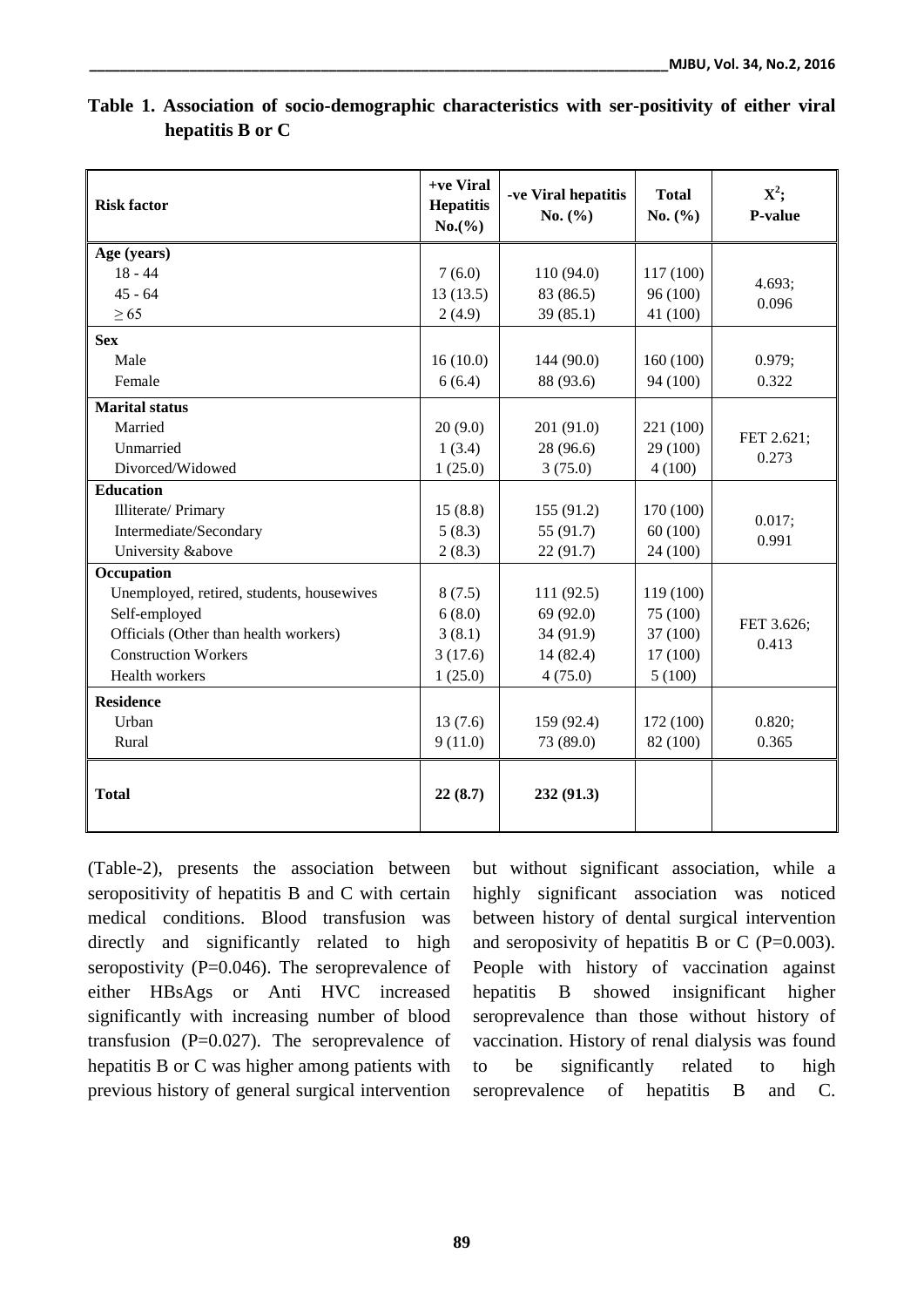| <b>Risk factor</b>                  | +ve Viral Hepatitis<br>-ve Viral hepatitis |             | <b>Total</b> | $\overline{\mathbf{X}^2}$ ; |  |
|-------------------------------------|--------------------------------------------|-------------|--------------|-----------------------------|--|
|                                     | No.(%)                                     | No. $(\% )$ | No. $(\% )$  | P-value                     |  |
| <b>Blood transfusion</b>            |                                            |             |              |                             |  |
| Absent                              | 14(6.9)                                    | 189 (93.1)  | 193 (100)    | 3.981;                      |  |
| Present                             | 8(15.7)                                    | 43 (84.3)   | 51 (100)     | 0.046                       |  |
| No. of blood transfusion            |                                            |             |              |                             |  |
| N <sub>0</sub>                      | 14(6.9)                                    | 189 (93.1)  | 203 (100)    |                             |  |
| $1 - 2$ times                       | 4(11.1)                                    | 32 (88.9)   | 36(100)      | 7.219;                      |  |
| 3 times & more                      | 4(26.7)                                    | 11(73.3)    | 11(100)      | 0.027                       |  |
| <b>Previous surgery</b>             |                                            |             |              |                             |  |
| No                                  | 10(6.3)                                    | 149 (93.7)  | 159 (100)    | 3.024;                      |  |
| Yes                                 | 12(12.6)                                   | 83 (87.4)   | 95 (100)     | 0.082                       |  |
| <b>Dental surgical intervention</b> |                                            |             |              |                             |  |
| No                                  | 3(2.7)                                     | 107(97.3)   | 110 (100)    | 8.636;                      |  |
| Yes                                 | 19(13.2)                                   | 125(86.8)   | 144 (100)    | 0.003                       |  |
| <b>Vaccination</b>                  |                                            |             |              |                             |  |
| No                                  | 16(7.2)                                    | 205 (92.8)  | 221 (100)    | 5.203;                      |  |
| Do not know                         | 5(16.7)                                    | 25(83.3)    | 30 (100)     | 0.071                       |  |
| Yes                                 | 1(33.3)                                    | 2(66.7)     | 3(100)       |                             |  |
| <b>Renal dialysis</b>               |                                            |             |              |                             |  |
| N <sub>0</sub>                      | 16(6.5)                                    | 232(93.5)   | 248 (100)    | FET;                        |  |
| Yes                                 | 6(100)                                     | 0(0.0)      | 6(100)       | < 0.001                     |  |
| <b>Total</b>                        | 22(8.7)                                    | 232 (91.3)  |              |                             |  |

| Table 2. Association of medical conditions with sero-positivity of either viral hepatitis B or C |
|--------------------------------------------------------------------------------------------------|
|--------------------------------------------------------------------------------------------------|

As shown in (Table-3), patients who shared shaving instruments had higher seroprevalence of viral hepatitis compared with those who did not share shaving instruments (14.3% vs. 8%) but without significant difference, whereas people who experienced tattooing were significantly at higher risk of serpositivity of

viral hepatitis compared to those without history of tattooing (P=0.040). The seroprevalence of viral hepatitis was higher among alcoholic patients than those with no history of alcohol intake (19% vs. 7.7%) but without significant association.

**Table 3. Association of behavioral factors with sero-positivity with either viral hepatitis B or C**

| <b>Risk factor</b>                 | +ve Viral<br><b>Hepatitis</b><br>$No.$ (%) | -ve Viral hepatitis<br>No. (%) | <b>Total</b><br>No. (%) | $X^2$ ;<br>P-value |  |
|------------------------------------|--------------------------------------------|--------------------------------|-------------------------|--------------------|--|
| <b>Sharing shaving instruments</b> |                                            |                                |                         | 1.268:             |  |
| N <sub>0</sub>                     | 18(8.0)                                    | 208(92.0)                      | 226(100)                | 0.262              |  |
| Yes                                | 4(14.3)                                    | 24(85.7)                       | 28 (100)                |                    |  |
| <b>Tattooing</b>                   |                                            |                                |                         |                    |  |
| No                                 | 13(6.7)                                    | 182 (93.3)                     | 195 (100)               | 4.222              |  |
| Yes                                | 9(15.3)                                    | 50(84.7)                       | 59 (100)                | 0.040              |  |
| <b>Alcohol intake</b>              |                                            |                                |                         |                    |  |
| No                                 | 18(7.7)                                    | 215(92.3)                      | 233 (100)               | 3.122;             |  |
| Yes                                | 4(19.0)                                    | 17(81.0)                       | 21 (100)                |                    |  |
| <b>Total</b>                       | 22(8.7)                                    | 232(91.3)                      |                         |                    |  |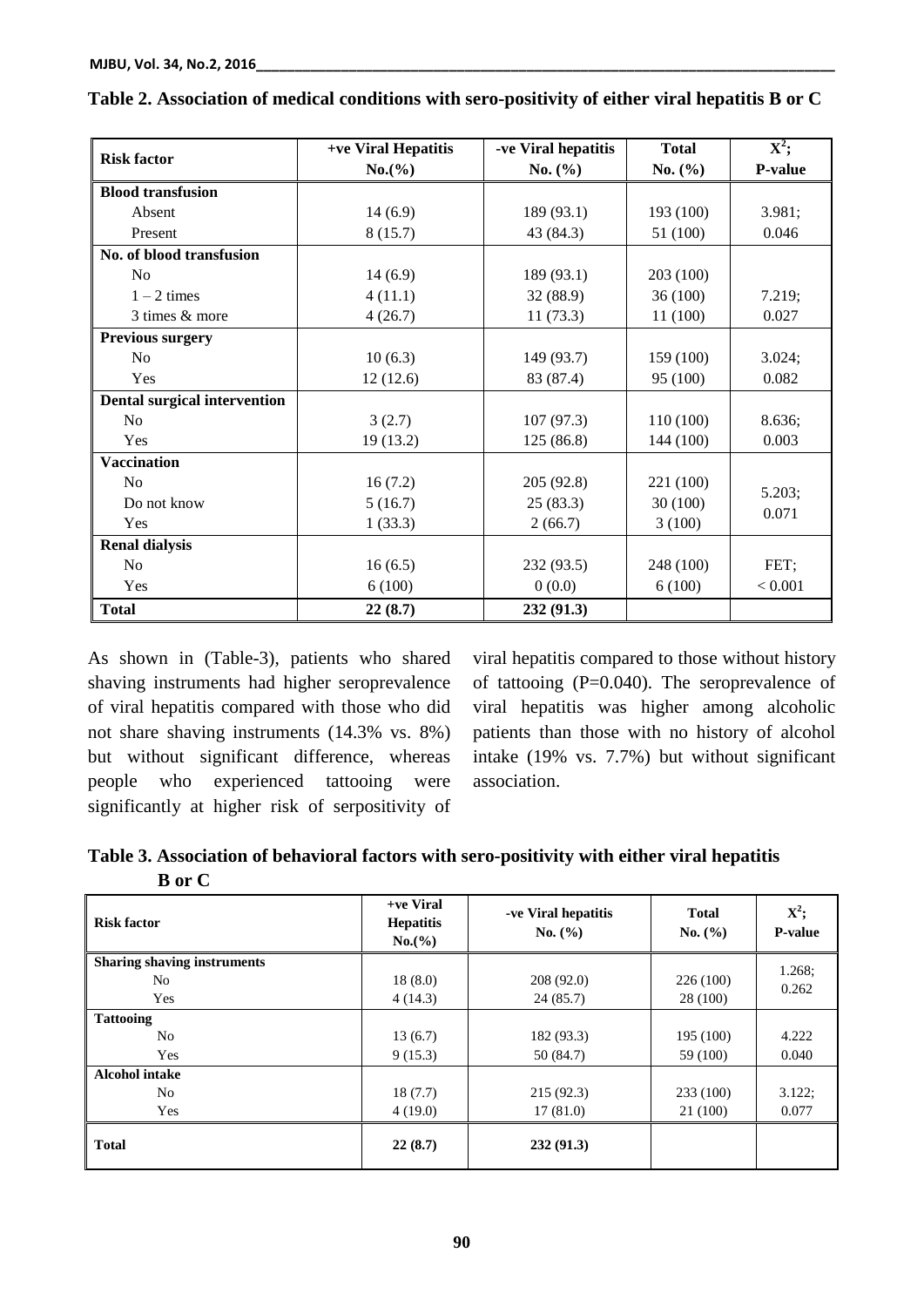A binary logistic regression analysis was done to identify the independent predictors of seropositivity of viral hepatitis among the studied population, (Table-4). The significant independent factors were; dental surgical intervention, number of blood transfusion, and tattooing. All other studied variables were excluded.

**Table 4. Logistic regression analysis of association of viral hepatitis seropositivity and studied risk factors**

| Variables                    | ß-<br>Coefficient | <b>P</b> - value | <b>OR</b> | 95 % CI of OR |              |
|------------------------------|-------------------|------------------|-----------|---------------|--------------|
|                              |                   |                  |           | Lower         | <b>Upper</b> |
| Dental surgical intervention | 2.552             | 0.018            | 12.84     | 1.60          | 24.69        |
| No. of blood transfusion     | 0.873             | 0.033            | 2.39      | 1.07          | 4.96         |
| Tattooing                    | 1.525             | 0.037            | 4.59      | .09           | 7.33         |

# **DISCUSSION**

HBs antigen (HBsAg) positivity in different populations ranges from less than 0.5% to as high as 20%.<sup>[16]</sup> Iraq is amongst Eastern Mediterranean Region (EMR) countries that are considered to have intermediate endemicity of viral B hepatitis with carrier rates of 2% to 5% in their general population.<sup>[17]</sup> Our results showed that the seroprevalence of HBsAg in the presurgical patients was 5.9%. In Basrah, a study on blood donors in 2013 showed that 2.3% of them had serological evidence for hepatitis B virus infection.<sup>[18]</sup> Another study on blood donors in Babylon governorate in 2008 showed a seroprevalence of  $0.7\%$ .<sup>[19]</sup> In a study on general Iraqi population, the prevalence was 1.6%  $^{[7]}$  which is lower than the result of this study. In Sudan  $(2012)$ ,  $[20]$  a study on surgical patients reported that the seroprevalence of viral hepatitis B surgical patient was 4.91% which is comparable with our result. In Pakistan, a study on preoperative cataract patients the seroprevalence of viral hepatitis B was 2.62%. [21] Another study in Pakistan showed a seroprevalence of  $3.6\%$ .<sup>[22]</sup> In Iran the seroprevalence of viral hepatitis B was  $2.6\%$ <sup>[23]</sup> which is lower than the result of this study. Regarding anti-HCV seroprevalence in this study, it was 2.8% which is higher than that of several studies. In Basrah blood donors, it was 2.1%.<sup>[18]</sup> A study in Babylon, Iraq done on

blood donors, the seroporevalence of anti HCV was  $0.5\%$ , <sup>[19]</sup> and a survey on Iraqi population revealed a seroprevalence of  $0.4\%$ .<sup>[7]</sup> In an Iranian study, the seroprevalence was  $0.5\%$ .<sup>[23]</sup> The high anti-HCV seroprevalence in this study compared to that of others may be due to that 3/7 (42.9%) of those with seropositivity of HCV were patients on haemodiaylsis, and the seroprevalence of HCV in patients in Basrah center for dialysis was reported to be  $42.6\%$ <sup>[24]</sup> However, it is lower than that reported in Pakistan<sup>[21]</sup> which was 6.17%. This considerable variation in seroprevalence of viral hepatitis in different studies may be related to differences in exposure to risk factors in different populations, mode of transmission of the disease, and health awareness of people about effectiveness of vaccination among different societies, or due to different laboratory methods for estimation of seroprevalence of viral hepatitis. An increase in trend of seroprevalence was noticed in the age group (45-64) years. This result is in agreement with that reported by Bharadwaj et al.<sup>[25]</sup> This may be partly due to that the Expanded Programme on Immunization (EPI) in Iraq was initiated in the early 1980s and by 1987 immunization coverage had reached 94%. Then this coverage rate declined because of conflicts and sanction.<sup>[26]</sup> This means that older people lack of immunization against HBV in their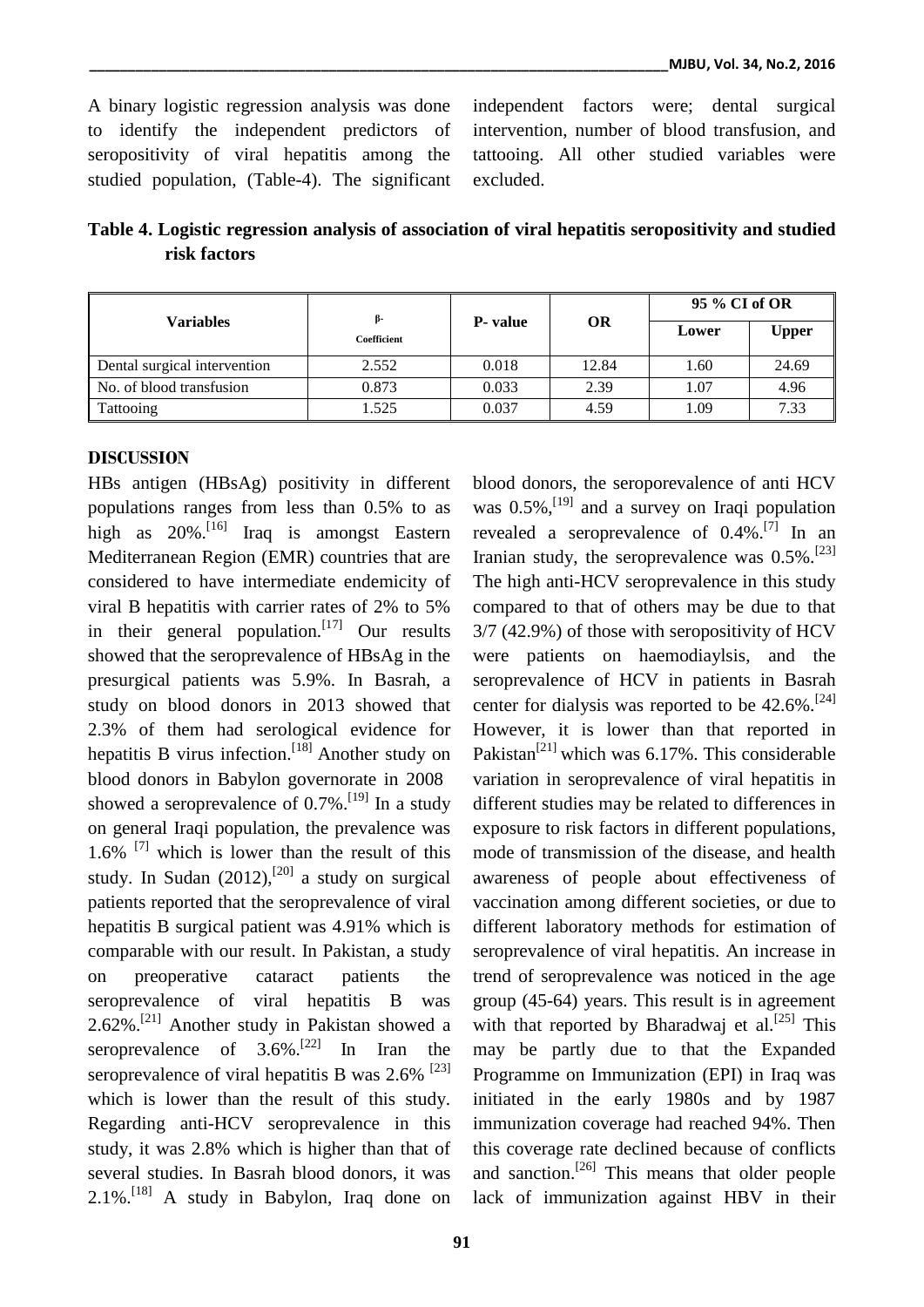times. In addition, high risky behaviors increase with age leading to increased rate of HBV exposure.<sup>[27]</sup> More males than females were found to be viral hepatitis seropositive, although this difference was not significant. This result agrees with that of Tarky et al in Iraq.<sup>[7]</sup> Males have a higher risky behavior, social mobility and freedom, and consequently a higher chance of exposure and getting infection.<sup>[14]</sup> Some studies suggest that plasma clearance rate for HBsAg in males is slower than that in females and this might explain the higher rate among males. [28,29] In addition, men are more frequent visitors to barber shops than women and may share shaving equipments.<sup>[30]</sup> In multivariate analysis, history of dental surgical intervention was independently and significantly associated with serpositivity of viral hepatitis (OR, 12.84; 95% CI, 1.60-24.69; P=0.018). Such result had been previously reported by Petti et al.  $[31]$ Number of blood transfusion rather than blood transfusion itself was found to be an independent significant risk factor for viral hepatitis seropositivity (OR, 2.39; 95% CI, 1.07-4.96; P=0.033). This result agrees with that reported by others.  $[32, 33]$  Tattooing, similarly to many studies  $[34, 35]$  was found to be an independent and significant risk factor for viral hepatitis seropositvity (OR, 4.59; 95% CI, 1.09- 7.33; P=0.037). A review study showed that no evidence of increased risk of HCV infection when tattooing is done in professional parlors. However, the risk was significant when it was done in prisons or by friends particularly when non-sterile instruments were used.<sup>[36]</sup>

*In conclusion,* the seroprevalence of hepatitis B and C among presurgical patients in Basrah was high. Therefore, certain precautions in surgical rooms should be taken to protect surgeons and other health care workers. Increased community awareness about viral hepatitis combined with prevention and control programs are needed.

### **REFERENCES**

- **1. World Health Organization. What is hepatitis? WHO, 2015. Available from: www.who.int/features/qa/76 [Accessed on 20/1/2016]**
- **2. Harris KR, Dighe AS. Laboratory testing for viral Hepatitis. Am J Clin Pathol 2002; 118(Suppl 1): S18-S25.**
- **3. Mahoney FJ, Kane M. Hepatitis B vaccine. In: Vaccines. Plotkin SA, Orenstein WA (editors), Philadelphia: W.B. Saunders company; 1999, pp: 158–82.**
- **4. WHO. Global prevalence of Hepatitis B Virus Infection. Available from: www. apps.who.int/.../global\_prevalence\_hepB/en/ind ex.html Accessed on 16/1/2016**
- **5. Hoffmann CJ, Thio CL. Clinical implications of HIV and hepatitis B co-infection in Asia and Africa. Lancet Infect Dis 2007; 7: 402–9.**
- *6.* **Hwang EW, Cheung R. Global Epidemiology of Hepatitis B Virus (HBV) Infection. N A J Med Sci. 2011; 4(1): 7–13.**
- **7. Tarky AM, Akram W, Al-Naaimi AS, Omer AR. Epidemiology of viral hepatitis B and C in Iraq: a national survey 2005-2006. Zanco J. Med. Sci. 2013; 17:370–80.**
- **8. Shepard CW, Finelli L, Alter MJ. Global epidemiology of hepatitis C virus infection. Lancet Infect Dis 2005; 5:558–67.**
- **9. WHO. Prevention & Control of Viral Hepatitis Infection: Frame work for global action. Geneva, Switzerland, 2012. <http://www.who.int/topics/hepatitis/en/>**
- **10. Fallahian F, Najafi A. Epidemiology of hepatitis C in the Middle East. [Saudi J Kidney Dis](http://www.ncbi.nlm.nih.gov/pubmed/?term=Fallahian+F%2C+Najafi+A.+Epidemiology+of+hepatitis+C+in+the+Middle+East.+Saudi+Journal+of+Kidney+Diseases+and+Transplantation+2011%3B+22(1)%3A1%E2%80%939.)  [Transpl.](http://www.ncbi.nlm.nih.gov/pubmed/?term=Fallahian+F%2C+Najafi+A.+Epidemiology+of+hepatitis+C+in+the+Middle+East.+Saudi+Journal+of+Kidney+Diseases+and+Transplantation+2011%3B+22(1)%3A1%E2%80%939.) 2011; 22:1–9.**
- **11. Daw MA, Dau AA. Hepatitis C virus in Arab world: a state of concern. [Scientific World](http://www.ncbi.nlm.nih.gov/pubmed/?term=Daw+MA%2C+Dau+AA.+Hepatitis+C+virus+in+Arab+world%3A+a+state+of+concern.+The+Scientific+World+Journal+2012%3B+2012%3A12+pages.719494.) [Journal](http://www.ncbi.nlm.nih.gov/pubmed/?term=Daw+MA%2C+Dau+AA.+Hepatitis+C+virus+in+Arab+world%3A+a+state+of+concern.+The+Scientific+World+Journal+2012%3B+2012%3A12+pages.719494.) 2012. doi: 10.1100/2012/719494.**
- **12. PubMed Health. Hepatitis B. Available from:http://www.ncbi.nlm.nih.gov/pubmedheal th /PMH0001324/. [Accessed on January 10, 2016]**
- **13.Maheshwari A, Thuluvath PJ. Management of acute hepatitis C. [Clin Liver Dis.](http://www.ncbi.nlm.nih.gov/pubmed/?term=Maheshwari+A%2C+Thuluvath+PJ%3A+Management+of+acute+hepatitis+C.+Clinics+in+liver+disease+2010%2C+14(1)%3A169%E2%80%93176.) 2012;14:169–76.**
- **14. Naeem SS, Siddiqui EU, Kazi AN, Khan ST, Abdullah FE, Adhi I. Prevalence of Hepatitis 'B' and Hepatitis 'C' among preoperative cataract patients in Karachi. BMC Res Notes 2012; 5:492.**
- **15.WHO. Hepatitis B Fact sheet No 204, 2012. [Updated July, 2014]. Available from:http://www.who.int/mediacentre/factsheet**